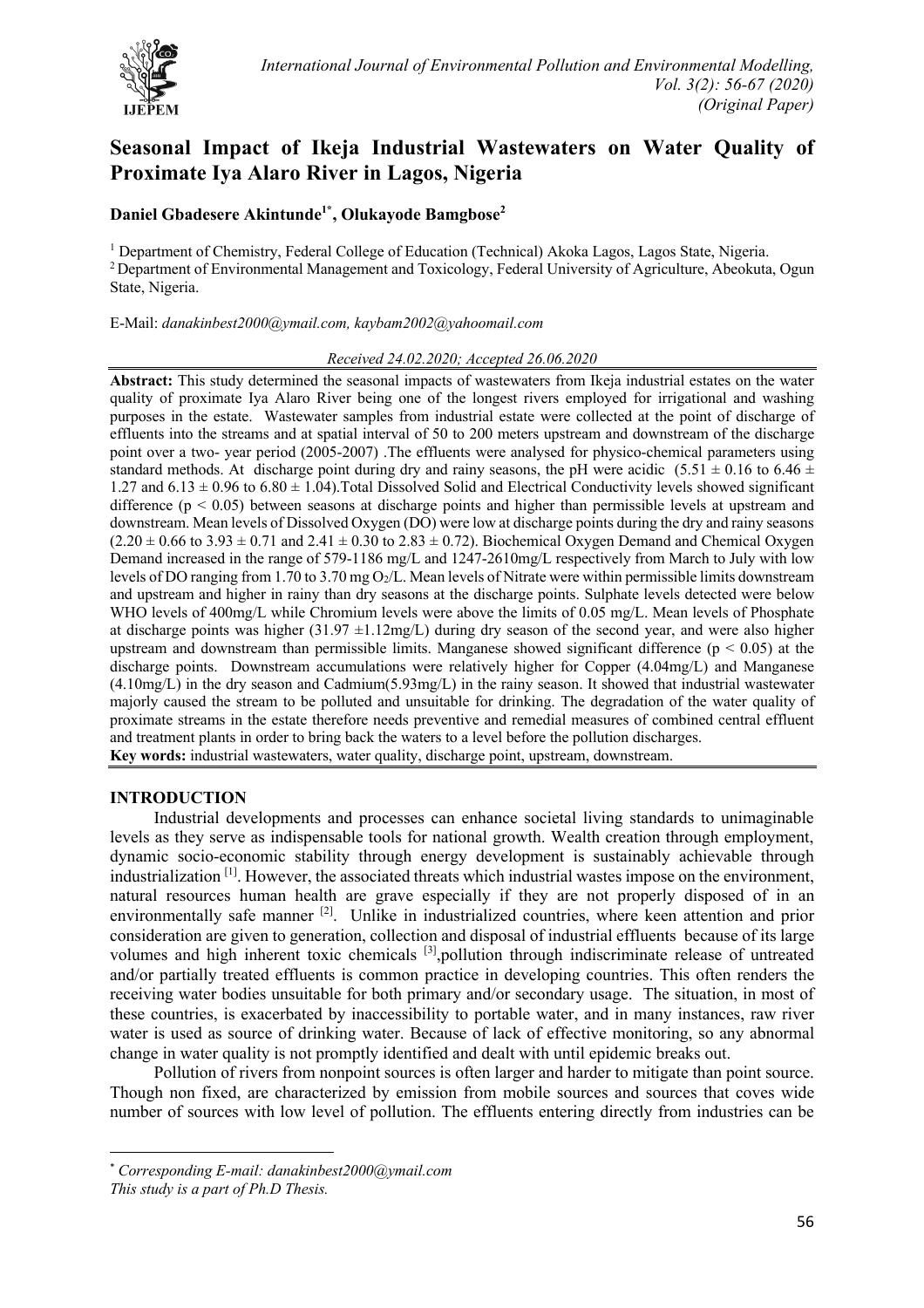easily monitored and regulated. Usually there is a spatial variation in quality and quantity depending on the activities concerned. Quality of surface waters may vary due to natural environmental factors which may or may not be periodic, biotic or abiotic and external or internal to the water body [4]. These variations often depend on the origin, pathway and behaviour of the components pollutants as well as on the hydrology characteristics of the water body. In rivers, water discharge has been considered the most common variable [5][4]. However internal processes related to climatic and biological processes have been considered particularly in water bodies whose water residence time spanned more than one year. Although the quality of rivers depend upon the water flow regime of river borne substances, the levels and variations in patterns of pollutants, concentration introduced through anthropogenic activities are also closely linked to its water quality and chemistry at upstream and downstream  $[6-7]$ .

Studies had shown that an improvement in water quality had a direct effect on people's health and reduce exposure to water associated diseases. <sup>[8]</sup> reported that cases of patronage to hospitals and other health care facilities were on the increase due to increasing populations coupled with polluted water resources. According to him, there was high incidence of typhoid, cholera, dysentery, infectious hepatitis and guinea worm in urban settlements of Nigeria. In a study about top ten diseases from hospital records, it was observed that diarrhea had 25 percent which was the highest recorded cases of 1530 out of 6120 cases considered [9]. To stem the tide of water pollution occasioned by industrial activities, it becomes necessary to assess the impact of zonal industrial wastewaters on receiving water bodies so as to sensitize environmental regulatory agencies to intensify efforts in monitoring industrial wastewater discharges Also, problems of discharging of toxic effluents can be tackled at zonal level with combined efforts of industries and regulatory bodies since it may be difficult to move from one industry to the other.

The indiscriminate release of partially treated or untreated industrial wastewaters in to water bodies either by direct or indirect means often create degradation of water quality with gross attendant effects primarily on aquatic organisms and largely on human beings who are end consumers. Such pronounced effects on water chemistry are often governed by seasonal changes occasioned by climatic factors or sundry activities especially when the water is engaged to harness its uses to man's advantage.

## **MATERIAL AND METHOD**

## *Study Area*

The study was conducted in Ikeja industrial zone in Lagos city,Ngeria.It is located 30km North of Lagos Island and spans a total area of 325sqkm. It is bounded on the North by Agege / Ifako Ijaiye; on the South by Oshodi/Isolo; on the West by Alimosho and on the east by Kosofe Local Government area NBI, 2002<sup>[10]</sup>. The major industrial sectors ranges from pharmaceutical, food and beverages, pulp and paper, textiles, dyeing, chemical to electrical appliances. Wastewaters discharged from different industries in the estate are connected by a network of canals and sewers and channeled directly into Iya Alaro River which is a long river that transverses across Ikeja and receives effluents from industries at different points . The river meets Shasha River at the Northern part of Lagos and flows to join Aromire River in the vicinity of Nigerian Bottling Company along WEMABOD site (Figure 1). The downward flow creeps through Oregun and Ojota and finally empties into Lagoon (Figure 1). In- between Oregun and Ojota, along Access Road, the water is being used by dwellers for washing and fishing purposes.



**Figure 1.** Sampling points in Ikeja Industrial Area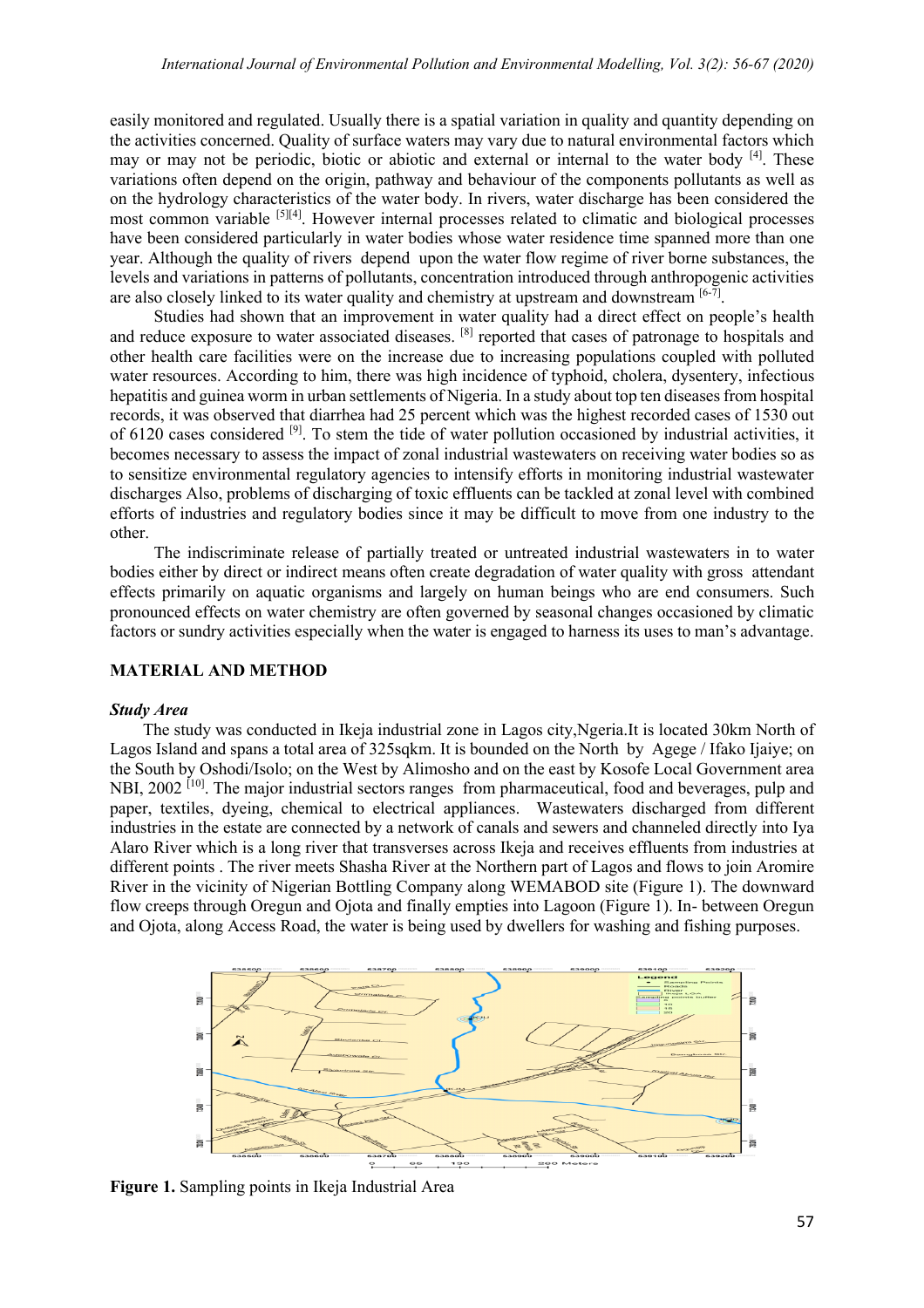## **METHODOLOGY**

#### *Glassware Cleaning Procedures*

Sampling materials and collection bottles were thoroughly washed with dilute (0.1 percent) low phosphate soap and tap water,rinsed with dilute (5 percent) nitric acid solution followed by deioned water. At the points of sample collection, they were rinsed two to three times with some quantity of the water being sampled.

#### *Sampling points and duration*

Three points were carefully chosen along the river that best represent the sample as well as ready accessibility for sampling. The samples were collected at point of industrial wastewaters discharge into the river, upstream point of about 50- 200 meters from discharge point and downstream point at about 50-200 meters away from discharge point. Upstream and downstream points were100- 400 metres apart. The sampling was carried out bi-monthly for two years spanning two dry and two rainy seasons. A dry season covers November to March and rainy season covers May to September.

#### *Sample collection and preservation*

At any sampling site, five separate sets of samples were collected. One for determination of dissolved oxygen contents of the water (DOu, DOm, DOd) which were fixed on the field by addition of manganous sulphate solution and alkali-iodide-azide and determined immediately on arrival at the laboratory.

The second set was used for determination of anions such as nitrate, sulphate and phosphates which were preserved by adding 2 ml concentrated H2S04 per litre at 4°C, refrigeration at 4°C and addition of  $40mg$  Hg<sup>+</sup> per litre at  $4^{\circ}$ C respectively. The third set of samples which was used for determination of BOD and COD were preserved by refrigeration at  $4^{\circ}$ C and acidifying with 2 ml concentrated H<sub>2</sub>S0<sub>4</sub> per litre respectively. The fourth set of samples used to determine heavy-metal were filtered and the filtrate treated with  $3 \text{ ml } 1: 1 \text{ HNO}_3$  per litre in order to keep the metal ions in solution before analysis. The fifth set of samples was used to determine other physico-chemical parameters.

Samples were collected in clean standard plastic bottles  $(1000 \text{cm}^3)$  in such a way that no bubbles were formed in the bottles as they were tightly closed. To enhance homogeneity and uniformity, the water samples were collected at the 20cm sub-surface and middle depth of the river. After collection, the samples were taken to the laboratory, Department of Chemistry, University of Lagos, Akoka where all analytical work was carried out within 5 days.

### *Sample analytical procedure*

Non conservable parameters such as pH, TDS and electrical conductivity were determined at the sampling site. The pH of water sample was measured with a pH meter previously calibrated with buffer solutions [11]. Conductivity was measured with a conductivity meter calibrated with potassium chloride solution. Dissolved oxygen (DO) was determined by Winkler's titration. Total dissolved solid (TDS) was determined gravimetrically by evaporating a known volume of water to dryness in a pre-weighed crucible on a steam bath [12]. Biological Oxygen Demand (BOD) was determined using the relationship  $BOD = DO-DO5$ <sup>[13]</sup>.COD was measured by titration of excess dichromate with N/10 Ferrous Ammonium Sulphate (FAS) using Ferroin as the indicator .Phosphates was determined by addition of 8ml prepacked combined reagents to 50ml sample in a 250 ml flask, and the absorbance measured on spectrophotometer (Spectronic  $20^{D+}$ ) against the blank at 690mm <sup>[14]</sup>.

Nitrate was determined by a colorimetric method where 10ml of sample in a sample tube was added to 10ml of 13 M sulphuric followed by addition 0.5ml brucine reagent and the absorbance of the sample was read at 410mm using colorimeter. A turbidimetric method as described by APHA-AWWA-WPCF<sup>[14-15]</sup> and was adapted to determine the concentration of sulphate in sample. The sulphate turbidity was measured on a spectrophotometer at 420mm.

Heavy metal was determined by digesting a known volume of water sample with analytical grade HNO3. This was filtered into a 20ml standard flask, made up to mark with distilled-deionised water and stored in a nitric acid pre-washed polyethylene bottle in the refrigerator prior to analysis. Metal analysis was carried out using Atomic Absorption Spectrophotometer (Perkins Elmer Model 2380)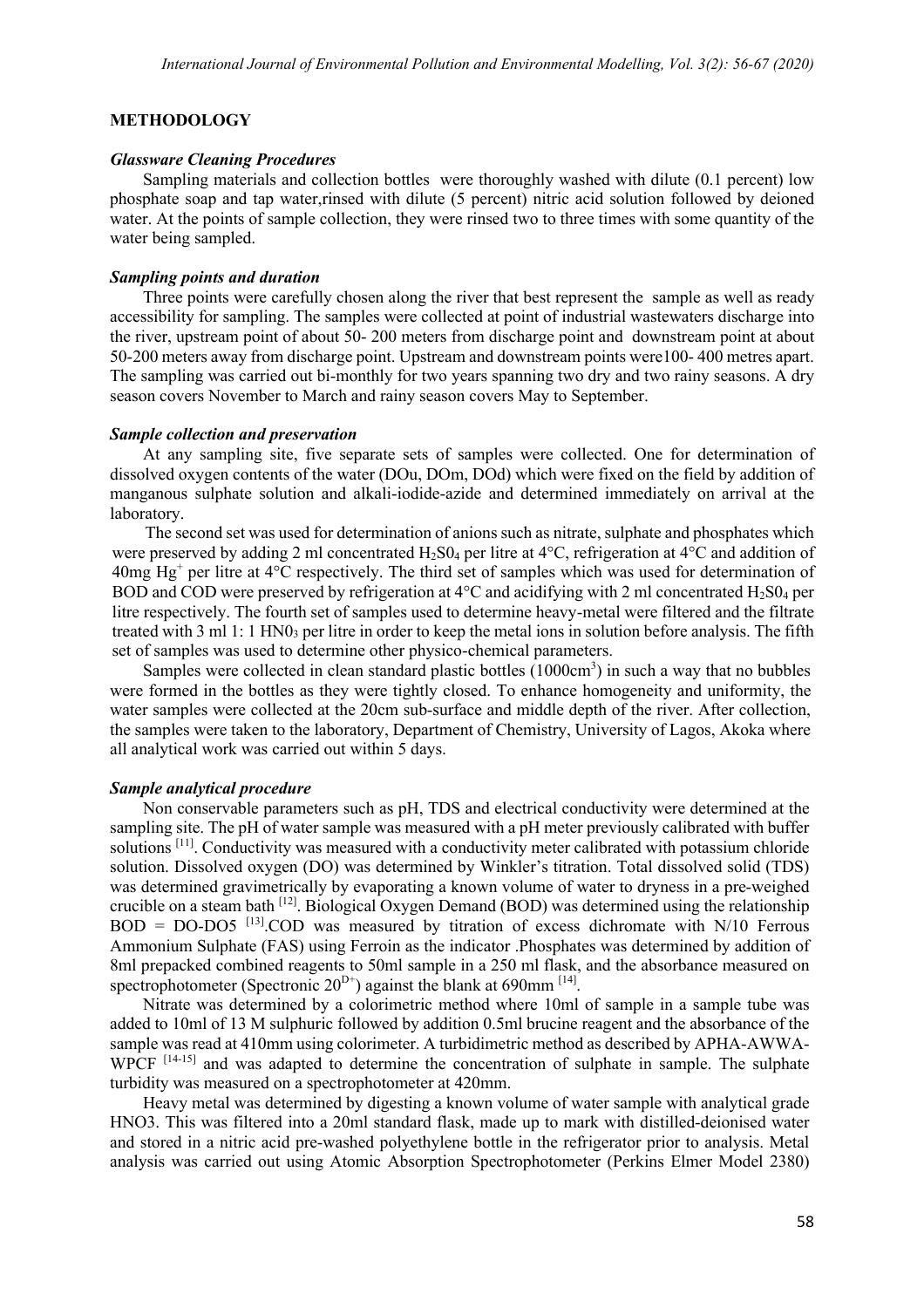.Each sample was analysed in duplicate and the mean result reported. General laboratory quality assurance measures were always maintained.

Statistical Package for Social Science (SPSS) version 11.0) was used to analyze data as follows: The paired t-test was used to compare the mean of seasonal variations.

## **RESULTS AND DISCUSSION**

#### *At the point of industrial wastewater entering the river*

The values of pH obtained at the point of industrial wastewater entering the river were low varying from  $5.51 \pm 0.16$  to  $6.46 \pm 1.27$  in dry season and  $6.13 \pm 0.96$  to  $6.80 \pm 1.04$  in rainy season. (Table 1.) The low pH levels of water at point of wastewater discharge and downstream could be attributed to mineral acids such as hydrochloric, nitric, phosphoric and sulphuric acids employed as essential reagents and raw materials in many industries. Similar pattern in variation of pH levels at wastewater discharged points had been reported which corroborated findings from this study  $[16-17]$ .  $[18]$  determined water quality at exactly 200 meters downstream the point of industrial effluent discharge reported similar results of pH range from 5. 50 to 6.00 as that obtained in this study. The discharge of industrial wastewaters into the rivers which resulted to a decrease in pH levels of the water downstream could affect metal solubility. In line with this finding, it has been reported that zinc had an increased detrimental environmental effect as a result of lowered pH [19]

At this point, total dissolved solid (TDS) values were within the range of  $246.67 \pm 4.24$  mg/L to  $1402.50 \pm 3.21$  mg/L in the dry seasons. The lower values in range of  $275.00 \pm 2.50$  mg/L to  $294.33 \pm 1.00$ 4.74 mg/L were observed in the rainy seasons. The significant difference observed between seasons, at p≤0.05 confidence limit, implies seasonal pattern in variation. This might be caused primarily from influx of dissolved solids. High values of TDS in the dry season and low values in the rainy season have been reported in similar studies <sup>[20]</sup>. Their findings also reflected a seasonal pattern of variation. In dry seasons of first year, the EC values  $(2803.33 \pm 45.22 \text{ Scm}^{-1})$  was very high. The could be attributed to high levels of conducting species such as sulphate, chloride, phosphate and heavy metals present in industrial wastewater. An average level of 22000/Ωm has been reported from a similar study in support of this study <sup>[17]</sup>. However, a relative lower levels of EC obtained in the rainy seasons (536.33  $\pm$  4.38) Scm<sup>-I</sup> and 530.67  $\pm$  7.47 Scm-<sup>I</sup>) was in line with similar study in the literature <sup>[21]</sup>. Evidence of significance difference (P≤0.05) observed in the first year of sampling showed seasonal variation. This might be accounted for by the mobility and effect of dilution during rainy season. This implied a regular pattern of seasonal variation. Although, higher values was expected in rainy than dry seasons due to more mobility of ions as reported in some literatures  $[16, 22]$ . The results obtained in this study were contrary to the expected.

Significant difference of EC at  $p \le 0.05$  confidence limit observed in the first year of sampling in Ikeja industrial zone was an indication of systematic change in discharge of EC in the wastewater and hence seasonal effect in variation.

In the first year, the effluents discharged, at this point in the rainy season had DO level of 2.41  $\pm$ 0.30 mgO<sub>2</sub>/L. This suggests that industries were releasing some organic substances that were high oxygen- demanding most especially food, textiles and pulp industrial wastes .In a similar study on pollution of water resources from industrial effluents, [23] identified that discharge of industrial effluents rich in organic substances lowered oxygen of the river. Contrary findings to the results obtained from this study were also reported. They reported total absence of dissolved oxygen at the confluence point of wastewater with rivers [17, 24].

The levels of biochemical and chemical oxygen demands at the confluence point were higher in the rainy than dry seasons except for the second year of sampling. This exception might be due to human influence. Higher values of biochemical and chemical oxygen demand in the rainy seasons were indicative of excessive organic matter contained in the industrial wastewater discharged into the rivers. In an assessment of water physico chemistry, it was reported that 70- 90 % of the pollutants reaching the water were organic in nature which were primarily generated from food, paper, battery, glass, plastic and textile industries [25].

Relative higher levels of sulphate were recorded in dry season than rainy one. This was shown by significant seasonal differences. This might be due to discharges from industries employing sulphuric acid or sulphate salts as common reagents and raw materials.. A 'high level of sulphate (52 mg/L) from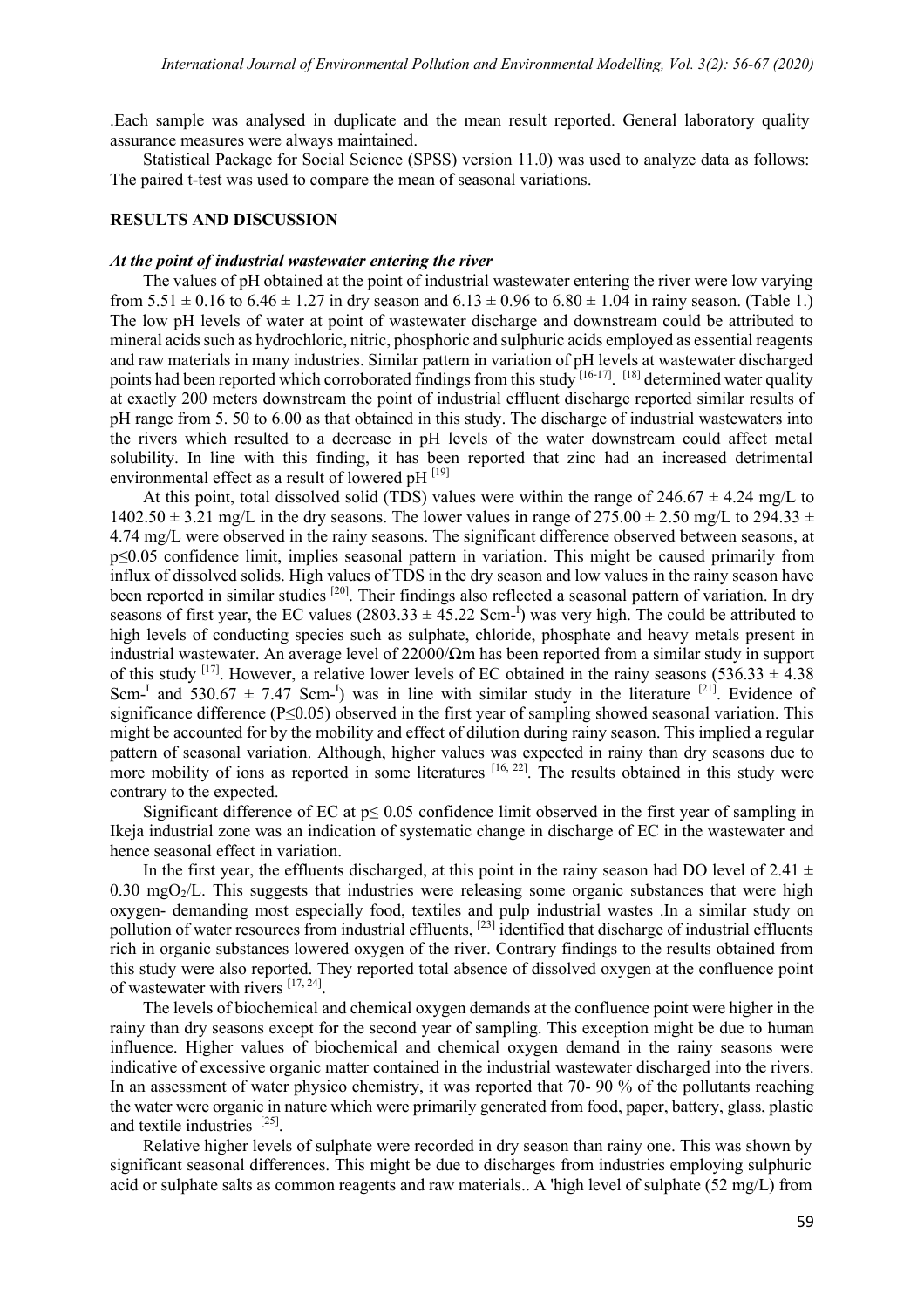similar study at point of effluent discharge had been reported in line with the result obtained from this study  $[17]$ . He ascribed the high levels to the use of sulphuric and sulphate salts which are commonly used in some industries.

The high mean concentration of phosphate was observed in the dry season  $(31.97 \pm 1.12 \text{ mg/L})$ . This could emanate from phosphoric acid, phosphate salts and detergents used for washing in the canteens of most of the industries. An average phosphate level of 88.1 mg/L being reported from a similar work in the literature supported findings from this study  $[17]$ .

Chromium levels were still high ranging from  $0.25 \pm 0.01$  mg/L to  $0.77 \pm 0.03$  mg/L (Table 2.) This might be attributed to chromium in wastewater from tannery and textiles industries used as tanning and oxidizing agents respectively  $[21, 26]$ .

Higher level of Iron (Fe) was observed in the rainy than dry season at the point of industrial wastewater discharge into the waterways. In the rainy season, the level of iron fluctuated from 6.23  $\pm$ 0.31 mg/L to  $10.23 \pm 1.00$  mg/L. The higher levels in the rainy season might be attributed to iron salts in wastewater from iron and steel industries aided by water flow.

Lead levels range between  $0.09 \pm 0.01$  mg/L and  $0.16 \pm 0.02$  mg/L. This could be attributed to some domestic and commercial activities.

**Table 1.** Seasonal Mean composition of physicochemical parameters at the point of effluents discharge into waterways (mean  $\pm$  SD) n=3

| Parameters             | <sup>1</sup> Dry Season | <sup>1</sup> Rainy Season | $P \le 0.05$    | ${}^{2}$ Dry Season | <sup>2</sup> Rainy Season | $P \le 0.05$ |
|------------------------|-------------------------|---------------------------|-----------------|---------------------|---------------------------|--------------|
|                        |                         |                           | Ind. $T - test$ |                     |                           | Ind. T-test  |
| Ph                     | $5.51 \pm 0.16$         | $6.80 \pm 1.04$           | 0.1             | $6.46 \pm 1.27$     | $6.13 \pm 0.96$           | 1.74         |
| $TDS$ (mg/L)           | 1402.50±3.21            | $275.00 \pm 2.50$         | $0.01*$         | 246.67±4.24         | 294.33±4.74               | 0.54         |
| $EC(Scm^{-1})$         | 2803.33±5.22            | $536.33\pm4.38$           | $0.01*$         | $693.33 \pm 2.20$   | 530.67±7.47               | 0.27         |
| DO(mg/L)               | $3.93 \pm 0.71$         | $2.41 \pm 0.30$           | 0.28            | $2.20 \pm 0.66$     | $2.83 \pm 0.72$           | 0.32         |
| $BOD$ (mg/L)           | 759.00±3.94             | $817.50\pm4.59$           | 0.87            | 549.00±3.44         | $519.70 \pm 1.21$         | 0.84         |
| $COD$ (mg/L)           | $1670.67 \pm 3.72$      | 1798.77±2.00              | 0.86            | $1208.00 \pm 3.30$  | $1142.93 \pm 3.16$        | 0.83         |
| NO <sub>3</sub> (mg/L) | $0.94 \pm 0.32$         | $0.51 \pm 0.17$           | 0.60            | $1.60 \pm 0.31$     | $2.37\pm0.45$             | 0.23         |
| $SO_4^{2-}$ (mg/L)     | $1.58 \pm 0.44$         | $0.46 \pm 0.24$           | $0.02*$         | $0.48 \pm 0.27$     | $0.30 \pm 0.15$           | 0.37         |
| $PO_4^{3}$ (mg/L)      | $0.51 \pm 0.31$         | $0.61 \pm 0.41$           | 0.76            | $31.97 \pm 1.12$    | $2.87 \pm 0.31$           | 0.38         |

Note:  $*$  Independent T-test is significant at the 0.05 level (2-tailed)  $^{1,2}$  First and second year mean concentration.

**Table 2.** Seasonal Mean composition of heavy metals at the point of effluents discharge into waterways (mean  $\pm$  SD) n=3

| <sup>1</sup> Dry Season | <sup>1</sup> Rainy<br>Season | $p \le 0.05$<br>Ind. $T - test$ | <sup>2</sup> Dry Season | <sup>2</sup> Rainy Season | $P \le 0.05$<br>Ind. T-test |
|-------------------------|------------------------------|---------------------------------|-------------------------|---------------------------|-----------------------------|
| $0.71 \pm 0.01$         | $0.77 \pm 0.03$              | 0.94                            | $0.25 \pm 0.02$         | $0.25 \pm 0.01$           | 0.99                        |
| $0.15 \pm 0.04$         | $0.40 \pm 0.06$              | $0.01*$                         | $2.62 \pm 0.03$         | $0.91 \pm 0.04$           | 0.43                        |
| $0.92 \pm 0.06$         | $0.64 \pm 0.03$              | 0.31                            | $6.23 \pm 0.31$         | $10.23 \pm 0.10$          | 0.34                        |
| $0.78 \pm 0.03$         | $0.69 \pm 0.09$              | 0.75                            | $0.08 \pm 0.01$         | $0.06 \pm 0.02$           | 0.31                        |
| $0.75 \pm 0.03$         | $0.28 \pm 0.08$              | 0.26                            | $2.54 \pm 0.05$         | $1.76 \pm 0.06$           | 0.70                        |
| $0.02 \pm 0.01$         | $0.50 \pm 0.05$              | 0.50                            | $0.01 \pm 0.01$         | $0.14 \pm 0.01$           | 0.47                        |
| ND                      | $0.09 \pm 0.01$              | ND                              | $0.16 \pm 0.02$         | ND                        | ND                          |
|                         |                              |                                 |                         |                           |                             |

Note:  $*$  Independent T-test is significant at the 0.05 level (2-tailed)  $1, 2$  First and second year mean concentration ND :Not Detected

## *Upstream and downstream*

The results obtained for water quality upstream and downstream were also acidic especially in dry season because the pH levels were slightly lower (Table 3) than acceptable limits of 6.5 - 9.2 set for drinking water by World Health Organization<sup>[27]</sup>. The pH levels of water upstream from this study was also at variance with average pH level of 7.8 obtained from similar study carried out on Alaro River in Ibadan <sup>[17]</sup>. The high level of TDS in water at upstream (7175.00  $\pm$  76.16 mg/L and downstream  $(4208.33 \pm 39.57 \text{ mg/L})$  points was observed in the dry season of the first year. These high values were beyond 500.00 mg/L permissible values set for drinking water.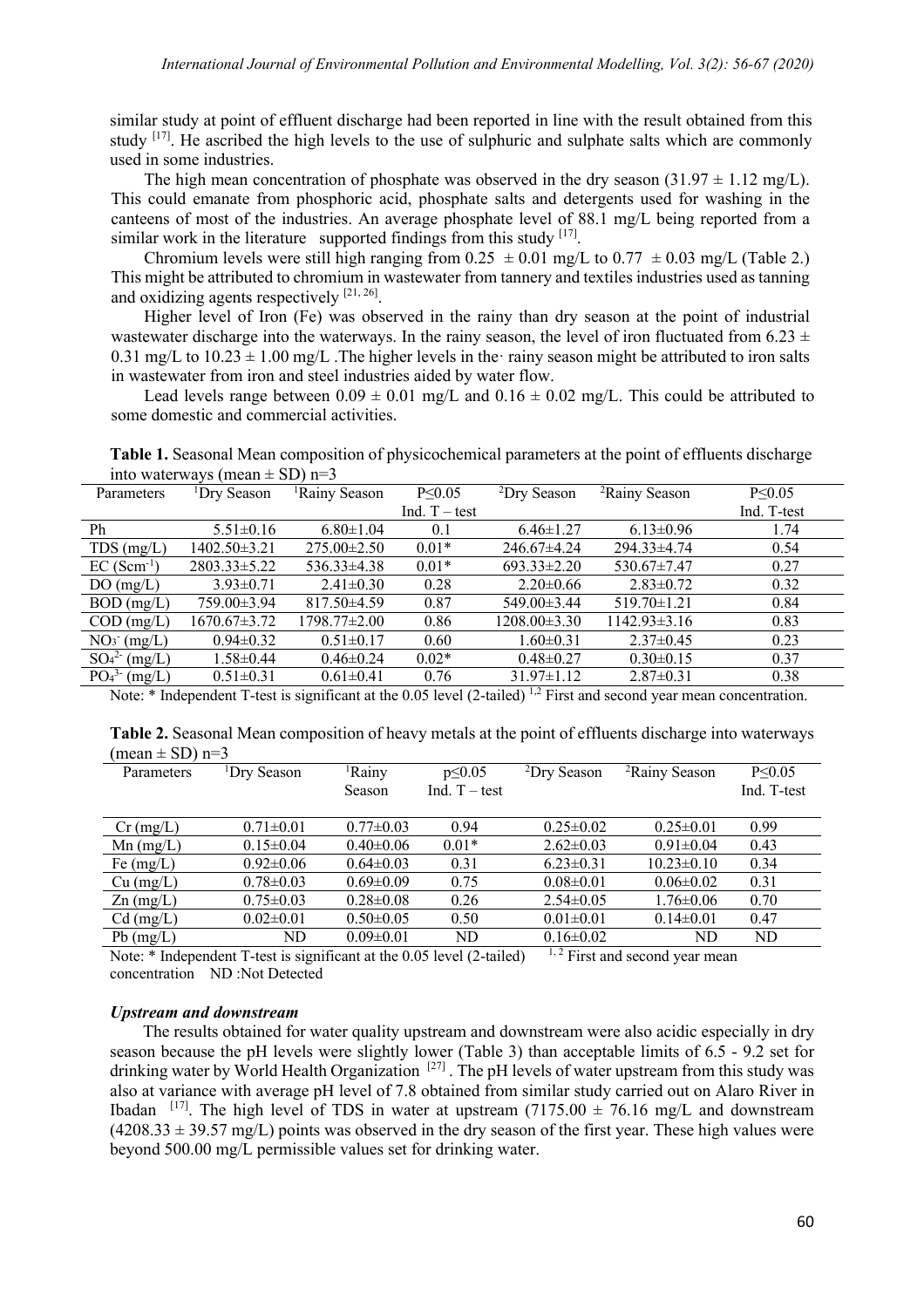[20,28] reported that high dissolved solids as the ones obtained in dry seasons might be harmful to aquatic organisms and could caused gizzard stone when accumulated in human body. The TDS values obtained in the rainy seasons were within acceptable limits.

The results obtained in dry season showed lower levels of dissolved oxygen in the water downstream than upstream .The depletion of dissolved oxygen downstream might be due to the enormous quantity of organic loads which required high levels of oxygen for chemical oxidation and/or decomposition. Analysis of water upstream and downstream of a river in Pakistan showed similar lower level of dissolved oxygen downstream  $(4.8 - 5.8 \text{ mg } 0)/L$ ) than upstream level  $(5.8 - 6.9 \text{ mg})$  $0<sub>2</sub>/L$ ) as the ones observed from this study <sup>[29]</sup>.

The levels of biochemical and chemical and chemical oxygen demand of water upstream and downstream were higher in multiples of hundreds than the acceptable level which implies that the water was grossly polluted and could mean that little or no biological and/or chemical pretreatment of water was carried out before releasing to the environment.

The nitrate levels were generally low. Nitrate concentrations above 5.0mg/L in surface waters usually indicate pollution by anthropogenic activities. Concentration of nitrate above 5mg/L was not detected in water downstream and upstream. Also maximum allowable limits set by WHO was not exceeded [30].

The levels of sulphate upstream which ranged from  $0.20 \pm 0.05$  mg/L to  $4.97 \pm 5.14$  mg/L were similar to the natural background sulphate levels of 1.0 - 5.0 mg/L reported for other unpolluted rivers elsewhere [17, 31].

However, highest level of sulphate downstream  $(1.13 \pm 0.39 \text{ mg/L})$  was comparatively lower than the sulphate levels of 662 mg/L, 168mg/L and 52 mg/L reported from similar studies conducted elsewhere [32-34].

The phosphate contents for upstream and downstream water exceeded 0.03mg/L for unpolluted fresh water. By implication, the water was not good for drinking and with such enormous quantity of nutrients the water could become eutrophic. Higher levels of phosphate noted downstream were as a result of direct contribution of effluents discharge which aggravated phosphate level downstream. Elevated concentrations of phosphate and other nutrients downstream have been reported whose origin were associated with proliferation of algal growth  $[35-36]$ . This could be responsible for further depletion of dissolved oxygen levels of the river  $^{[37]}$ .

More downstream levels of chromium was observed in the dry than rainy seasons. This could be explained on the basis of low solubility of heavy metals as a result of less dilution of water and warm temperature. An average concentration of 3.25 mg/L chromium in warm dry and 1.44 mg/L in cold wet seasons reported was in harmony with this study  $[38]$ .

The upstream and downstream levels of manganese were higher beyond permissible level. Higher levels of manganese at downstream point caused by effluents discharged into water ways reported in the literature corroborated findings from this study  $[17, 39]$ . Considerable levels of manganese in form of permanganate are harmful and could kill fish at concentration between 2.0 -  $40mg/L$ <sup>[40]</sup>.

The upstream low levels of copper in the range of  $0.05 \pm 0.02 - 1.21 \pm 0.34$  were in some cases greater than upstream levels of  $0.01 - 0.09$ mg/L reported from similar studies in the literature  $[41-42]$ . This showed impact from non-point sources.

Similarly, the downstream concentrations of iron were higher than upstream especially in rainy season. The concentration of iron was  $8.696 \pm 4.88$  mg/L. In consonant with this study, higher concentration of iron has been reported in a similar study in the literature [43] .Although, iron could serve as an essential nutrient of the blood and skeleton, accumulations of large amount in the body could lead to tissue damage and hyperhaemoglobularia [44].

The higher zinc concentration in the dry seasons than rainy season might be due to low dissolution of zinc as a result of water temperature. <sup>[38]</sup> reported the concentration of some heavy metals in dry and wet seasons. They observed that zinc levels were significantly higher in warm period than cold period due to change in river flow and water temperature. In effect, concentration of zinc tended to accumulate downstream during dry season especially in the secondyear sampling. The considerable levels of zinc observed in water upstream might be attributed to impact of nearby Olusosun land fill. According to the findings, zinc was reported as the most predominant metal in the Olusosun landfill which have tendency of leaching to nearby stream and enhancing its concentration downstream [45].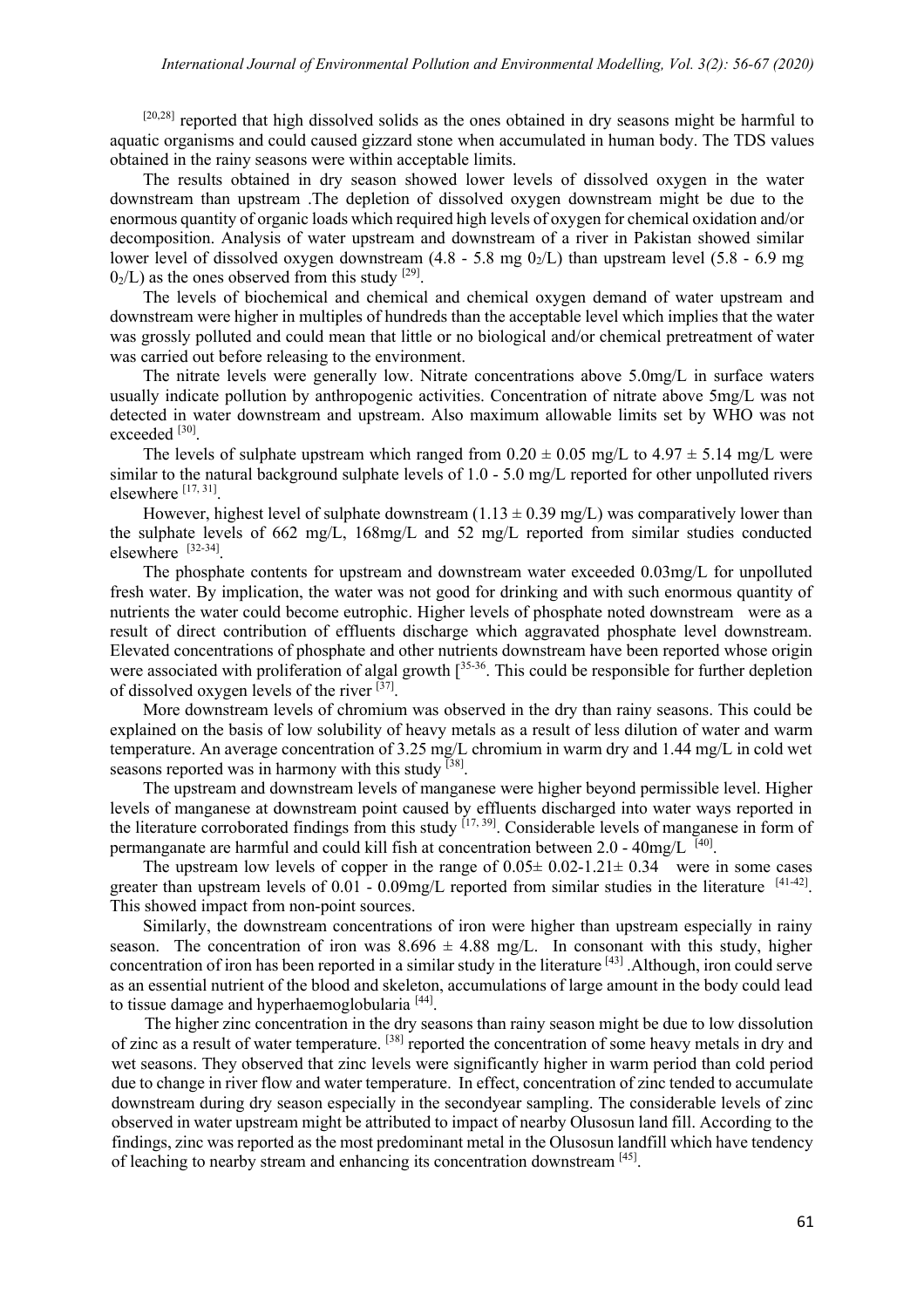Downstream accumulation of cadmium generally increased in rainy season of the first year in Ikeja industrial zone. Reports on variations of dissolved trace metals as well as on quality of water downstream were in support of this finding. Accumulated cadmium level has been linked with a number of health and significant kidney damage in people that drink cadmium contaminated water [46-48].

Upstream and downstream levels of Lead showed similar trend in seasonal variation. The levels were above the permissible level in water. Concentration of Lead in water above permissible limit has been reported in the literature <sup>[49]</sup>. However, in support of this finding, high concentration of Lead upstream in the range of  $0.32 \pm 0.04$  mg/L due to domestic activities has also been reported elsewhere [38].

| $\sim$ abond them to very of applicant and do whon can water spanny (filem |                    |                    |                   |                 |                 |  |  |
|----------------------------------------------------------------------------|--------------------|--------------------|-------------------|-----------------|-----------------|--|--|
| Water Quality                                                              |                    | Dry Season         |                   | Rainy Season    | WHO recommended |  |  |
| Parameters                                                                 | IKJu               | `IKJd              | IKJu              | IKJd            | limit           |  |  |
| PH                                                                         | $5.10 \pm 0.30$    | $5.49 \pm 0.25$    | $7.07 \pm 0.19$   | $6.83 \pm 0.12$ | $6.5 - 9.2$     |  |  |
| $TDS$ (mg/L)                                                               | 7175.00±6.16       | $4208.33 \pm 5.57$ | $415.33 \pm 3.62$ | 258.00±2.39     | 500             |  |  |
| $EC(Scm^{-1})$                                                             | $3416.67 \pm 3.19$ | $2343.33 \pm 4.76$ | $497.33 \pm 1.00$ | $518.00\pm4.16$ | 400             |  |  |
| DO(mg/L)                                                                   | $3.97 \pm 0.19$    | $3.50\pm0.96$      | $2.17\pm0.15$     | $2.43 \pm 0.46$ | $4-6$           |  |  |
| $BOD$ (mg/L)                                                               | $431.67 \pm 2.41$  | $687.50 \pm 1.45$  | $966.35 \pm 2.25$ | 844.62±4.72     | < 2.0           |  |  |
| $COD$ (mg/L)                                                               | 1683.03±3.82       | $916.13 \pm 2.60$  | 2129.37±2.01      | 1925.03±1.27    | 10              |  |  |
| NO <sub>3</sub> (mg/L)                                                     | $0.34 \pm 0.05$    | $0.67 \pm 0.02$    | $1.03 \pm 0.01$   | $0.74 \pm 0.02$ | 45              |  |  |
| $SO_4^{2-}$ (mg/L)                                                         | $4.97 \pm 0.03$    | $1.13 \pm 0.09$    | $0.59 \pm 0.04$   | $0.78 \pm 0.03$ | 200-400         |  |  |
| PO <sub>4</sub> <sup>3</sup> (mg/L)                                        | $0.67 \pm 0.05$    | $0.53 \pm 0.08$    | $0.71 \pm 0.02$   | $0.82 \pm 0.05$ | 0.03            |  |  |
| $Cr$ (mg/L)                                                                | $1.21 \pm 0.21$    | $0.89 \pm 0.13$    | $1.41 \pm 0.35$   | $0.76 \pm 0.16$ | 0.05            |  |  |
| $Mn$ (mg/L)                                                                | $0.07 \pm 0.02$    | $0.06 \pm 0.01$    | $0.67 \pm 0.01$   | $0.69 \pm 0.06$ | 0.1             |  |  |
| Fe $(mg/L)$                                                                | $0.77 \pm 0.07$    | $0.93 \pm 0.05$    | $0.76 \pm 0.01$   | $0.92 \pm 0.04$ | 0.3             |  |  |
| $Cu$ (mg/L)                                                                | $1.21 \pm 0.04$    | $0.85 \pm 0.06$    | $0.54 \pm 0.01$   | $0.80 \pm 0.09$ | 1.0             |  |  |
| $\text{Zn (mg/L)}$                                                         | $1.15 \pm 0.05$    | $0.79 \pm 0.09$    | $0.70 \pm 0.06$   | $0.36 \pm 0.03$ | 5.0             |  |  |
| $Cd$ (mg/L)                                                                | ND                 | ND                 | $0.34 \pm 0.06$   | $2.04 \pm 0.01$ | 0.05            |  |  |
| $Pb$ (mg/L)                                                                | ND                 | ND                 | <b>ND</b>         | $0.14 \pm 0.01$ | 0.06            |  |  |

**Table 3.** Seasonal mean levels of upstream and downstream water quality (Mean  $+$  SD)  $n=3$ 

 $IKJu = upstream$  mean concentration of water parameter of the water body  $IKJd = downstream$  mean concentration of water parameter of the water body ND = Not Detected

## *Bimonthly spatial and seasonal variation*

Figures 2-10 showed that pH levels were acidic in dry season due to release of wastewaters but tending towards neutrality during raining season because of dilution effect.TDS and EC levels were generally high in dry season and lower in rainy season. Higher level of EC observed in month of May might be due to high mobility of ions at the onset of rain.

A sharp decrease and increase in level of dissolved oxygen was observed in month of January and May respectively which might be attributed to a copious discharge of wastewaters due to an increased level of production. It was observed that major manufacturing and processing industries close down their operations for vacation from middle of December to middle of January. On resumption, there is likelihood of increased operations to compensate for holiday period which invariably might generate more wastewaters and reduce dissolved oxygen levels. Similar studies carried out between November and January reported low levels of DO in range of 2.32 mgO<sub>2</sub>/L to 2.70 mgO<sub>2</sub>/L agreed favourably with the findings from this study [50-51]. A sharp increase of DO level in May might be caused by rain. Low levels from July to September might be caused by August break

The high levels of BOD and COD in January might be due to increased release of organic waste waters, from March to July due to high volume of rain. August break might account for sharp decrease in levels in September. Nitrate, Suphate and Phosphate levels were high in dry season and increased from March to July and July to September respectively.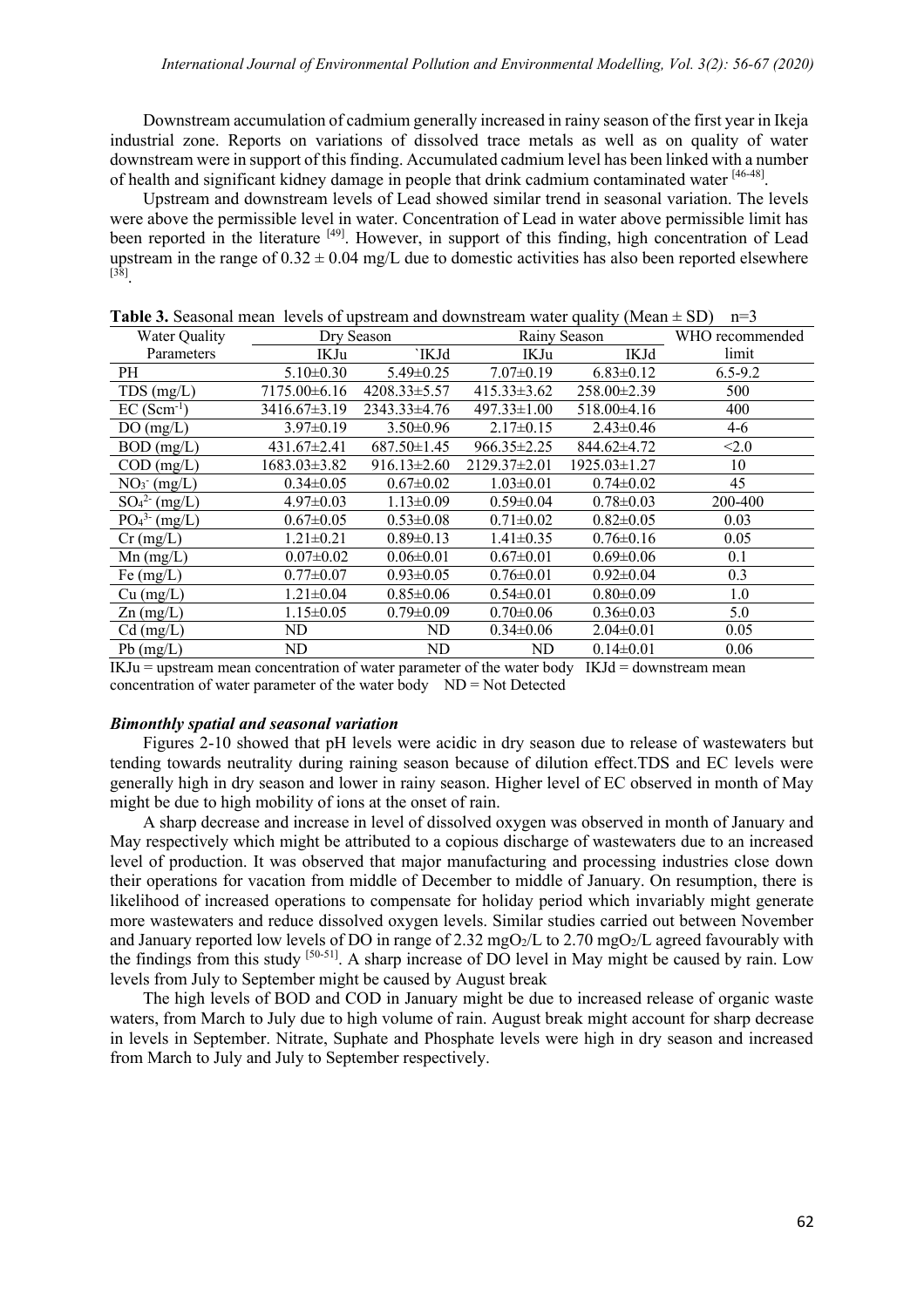

**Table 4.** Bimonthly and seasonal variation of some heavy metals at the point of industrial wastewater discharge

| Month      | Сr   | Mn   | Fe   | Cu   | Zn   | C <sub>d</sub> | Pb   |
|------------|------|------|------|------|------|----------------|------|
|            | mg/L | mg/L | mg/L | mg/L | mg/L | mg/L           | mg/L |
| Nov. $05$  | 1.12 | 0.12 | 0.83 | 0.31 | 0.30 | 0.03           | ND   |
| Jan. 06    | 1.00 | 0.22 | 0.62 | 1.14 | 1.29 | 0.01           | ND   |
| Mar. 06    | 0.01 | 0.10 | 1.32 | 0.90 | 0.65 | ND             | ND   |
| May. 06    | 1.50 | 0.44 | 0.55 | 0.55 | 0.71 | 0.01           | ND   |
| Jul. 06    | 0.04 | 0.44 | 0.90 | 0.91 | 0.06 | 1.48           | ND   |
| Sept. $06$ | ND   | 0.33 | 0.46 | 0.61 | 0.06 | 0.20           | 0.90 |

ND: Not Detected

As noted in this study for some physiochemical parameters, increase in level of copper concentration in January was also observed in the water. This compared favourably with variation observed for copper in Ikpoba River and Olamoro River in Edo State of Nigeria [52].

The levels of iron were high in January which might be as a result of resumption for operation in New Year by many industries. Higher levels observed from May to September might be attributed to effect of rain and high water flow. The impact was pronounced in Ikeja industrial zone with highest concentrations of 9.86mg/L in January, 12.00 mg/L in May, 6.77 mg/L in July and 11.90 mg/L in September. Increased industrial operations and effect of rain might account for this.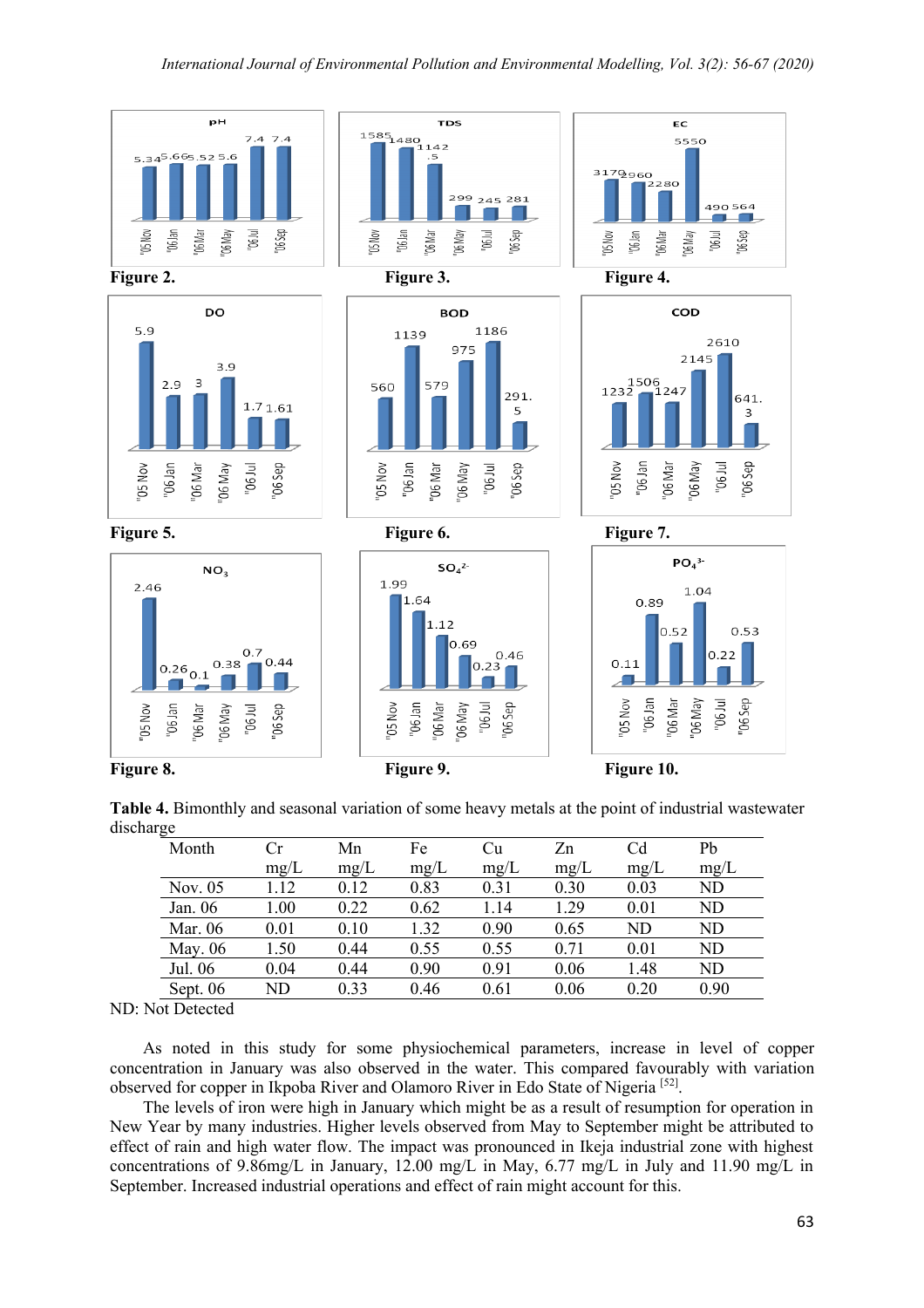#### **CONCLUSION**

The water bodies considered in Ikeja, industrial zones were grossly polluted. The pH values of water were low (acidic) due to impact of pickling industries. The levels of the pollutants assessed to determine the pollution load of the rivers showed that in all the points of sampling they were generally higher than the acceptable limit. The only exceptions were nitrate and sulphate whose levels were well below the recommended limit. This implies that the water bodies receiving industrial waste water were grossly polluted and might not be suitable for domestic as well as for drinking purposes.

High content of organic matter observed at confluence point, downstream than upstream as shown by the high values of BOD and COD imply that there was no prior biological treatment before discharge of waste waters. Release of wastewater from industries through the confluence points had great impact on the receiving rivers. Although the nitrates levels were low at the points of effluent discharge, other domestic and commercial activities have contributed to the influx of nitrate and sulphate to the river.

At the point of effluent discharge into the river, phosphate level increased showing more of phosphate – producing industries and implying that no pretreatment was undertaken before releasing the wastewater to the environment.

Dissolved oxygen levels were very low due high organic content. The levels were much lower at confluence and downstream points due to high oxygen demand in wastewater from industries. This shows that the receiving water bodies were poorly aerated and grossly polluted. It may however not be suitable for maintenance of aquatic life.

The levels of total dissolved solids and electrical conductivity in the water bodies exceeded the recommended value by World Health Organization with significance difference at  $p = 0.05$  confidence level implied seasonal variation. All heavy metals considered were higher in levels than recommended level for water with the exception of zinc. Some heavy metals were not detected in the water bodies possibly because of their complexation tendency and high rate of sediment absorption. For all the heavy metals examined in this study, their levels increased in the months of January and May which due to increase of industrial activities and effect of rain respectively.

#### **RECOMMENDATIONS**

The environmental Agency should be properly funded so as to carry out its supervisory roles to ensure standard are maintained before industrial wastewater are released to the environment. Also it should be more aggressive in assessment and enforcement of laws and regulations.

All commercial and domestic activities at the upstream which contribute to the pollution of the industrial water bodies should be regulated by laws.

Individual industries should be mandated to install simple effluent treatment plant to treat the wastewater before discharge into the surrounding and to reduce the quantity of wastewater released to the surrounding. This can be accomplished by limiting quantity of wastewater each industry should generate within a set of period. An industry that exceeds such limit could be fined heavily. This will ultimately compel industries to use Best Available Technology (BAT) or Best Practiced Technology (BPT) to reduce the type and quantity of wastes so generated. In this regard, the industries could be encouraged in terms of loans or subsidy from the governmental and non-governmental organizations**.**

A combined effluent treatment plant should be installed in each industrial zone at or near the confluence point with the waterbodies .The plant should be capable of treating biological, organic, inorganic and chemical wastes.

#### **REFERENCES**

- [1] Adegoroye, A., 2006, The challenges of environmental enforcement in Africa: The Nigerian experience 3<sup>rd</sup> International Conference on Environmental Enforcement. pp 43 -54
- [2] Adelegan, J.A., 2004, The history of environmental policy and pollution of water sources in Nigeria (1960-2004). Retrieved from http.//www.nigerianlaw guru.com/articles/environmental.
- [3] Sohar,I.A., Foyza,A.N., Hala,S.D.,Honan,S.I.and Negwa, M.B. , 2005, Sustainable wastewater management in an Egyptian industrial city. Iternational Journal of Management of Environmental quality. Vol.16. Issue 3 pp 257-266.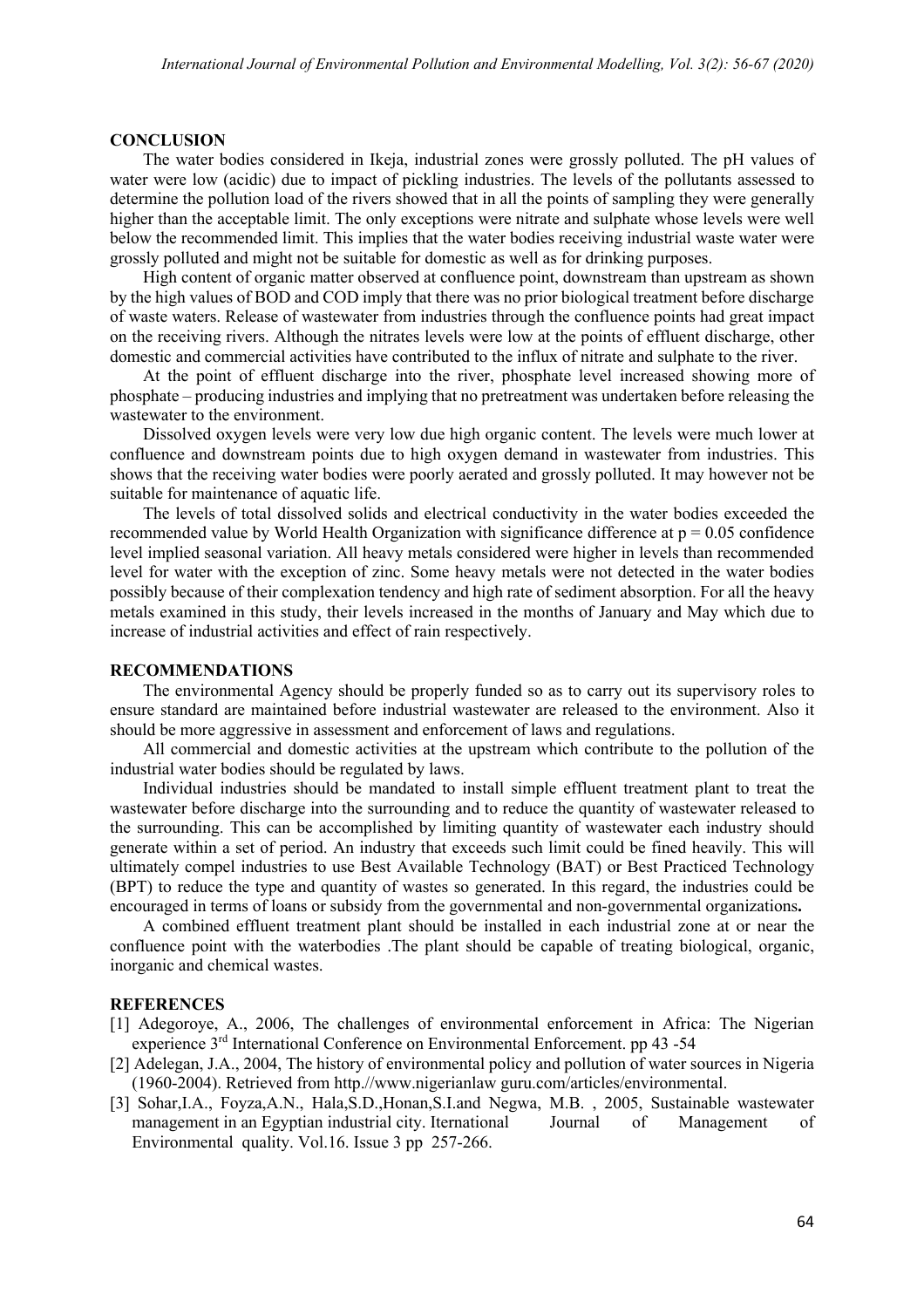- 4] Armah, A. K., Ababio, S. D., Daapah, G. A., 2005, Spatial and temporal variation in water physicochemical parameters in the South - Western Sector of the Keta Lagoon, Ghana. Proceedings of the 14<sup>th</sup> Biennial Coastal Zone Conference, New Oceans, Louivana.
- [5] Ikomi, R. B. and Owabor, N., 1997, The status and seasonality in the physicochemical hydrology of River Orogodo at Agbor. Nigeria. Bull Sci. Assoc. Nig., 21: 167 - 175.
- [6] Asaolu, S. S., 1999, Seasonal variation in the distribution of physicochemical parameters along the coastal region of Ondo State, Nigeria. Africa Jour. Sc., 3(2): 81.
- [7] Massoud, M. A., El-fadel, M., Scrimshaw, M. D. and Lester J. N., 2004, Land use impact on the spatial and seasonal variations of contaminant loads to Abo Ali River and its coastal zone in North Lebanon. Agricultural Engineering International; the CIGR Journal of Scientific Research and Development. Manuscrip*t LWO4 001.*
- [8] Sangodoyin,A.Y.,1990, Fundamentals and trends of water services in a Nigerian urban settlement. Int.J.Environ.Educ.Inform., 9: 181-198*.*
- [9] Kajogbola,D.O.,1998, Small scale enterprises and the environment: A case study of packaged water industry in Ibadan Region,Nigeria.Ngerian Environmental Study Action Team,Nigeria*.*
- [10] Nigeria Business Information. 2002, Focus on the Computer Village, Ikeja, Lagos State. Nigeria Business Information. com
- [11] APHA, 1992, Standard Methods of water and wastewater examination .17<sup>th</sup> Edition, American Public Health Association, USA
- [12] Ademoroti, C.M.A .,1996, Standard methods for water and effluents analysis. First Edition .Foludex Press Ltd, Ibadan, 182 p.
- [13] APHA,1998, Standard method for the examination of water and wastewater,  $20<sup>th</sup>$  edn, America water works Association and water pollution Control Federation, Washington D.C.
- [14] AOAC, 2002, Official Methods of Analysis Association of Official Analytical Chemists, Maryland USA, 17<sup>th</sup> Edition.
- [15] APHA, AWWA and WPCF, 1992, Standard Methods for the examination of water and wastewater. 16th Edition, American Public Health Association, American Water Works Association and Water Pollution Control Federation, Washington D.C.
- [16] Phiri, 0., Munba, P., Moyo,B.H.Z.and Kadewa,W., 2005, Assessment of the impact of industrial effluents on water quality of receiving river in urban areas of Malawi. International Journal of Environmental Science and Technology, 2(3) : 237-244.
- [17] Fakayode, S.D., 2005, Impact Assessment of Industrial Effluent on water quality of the receiving Alaro River in Ibadan, Nigeria. AJEAM -RAGEE, 10: 1 -13.
- [18] Ekhaise,F.O and Anyasi,C.C., 2005, Influence of breweries effluent discharge on the microbiological and physicochemical quality of Ikpoba River,Nigeria. African Journal of Biotechnology, 4(10): 1062 -1065.
- [19] Nkegbe, E. and Koorapetse, I., 2005, Heavy metal composition in Gaborone industrial effluent.Journal of Applied Science 5 (8): 1418-1419
- [20] Arimoro, F. 0. Iweghue. C. M. A. and Osiobe, 0., 2008, Effect of industrial wastewaters on the physical and chemical characteristics of a tropical coastal river. Research Journal of Environmental Science, 2(3): 209 -220.
- [21] Asia, I. O., Ndubuisi, 0. L. and Odia, A., 2009, Studies on pollution of wastewater from textile processing factories in Kaduna, Nigeria. Journal of toxicology and Environmental Health Sciences, 1(2): 034—037.
- [22] Ogunfowokan, A. 0. and Fakankun, 0. A., 1998, Physicochemical characterization of effluents from beverage processing plants in Ibadan, Nigeria. International Journal of Environmental Studies, 54: 145- 152.
- [23] Elhassadi, A., 2008, Pollution of water resources from industrial effluents a case study- Benghazi Libya. Desalination, 222 (1-3) : 286-293.
- [24] Ugochukwu, C.N.C. and Leton. T.G., 2004, Effluent monitoring of oil servicing company and its impact on the environment. AJEAM-RAGEE, 8: 27-30
- [25] Meador, M. and Goldstein, R. 2003. Assessing water quality at large geographical scales: relations among land use, water physicochemistry, riparian condition and fish community structure. Environmental Management, 31(40): 504- 517).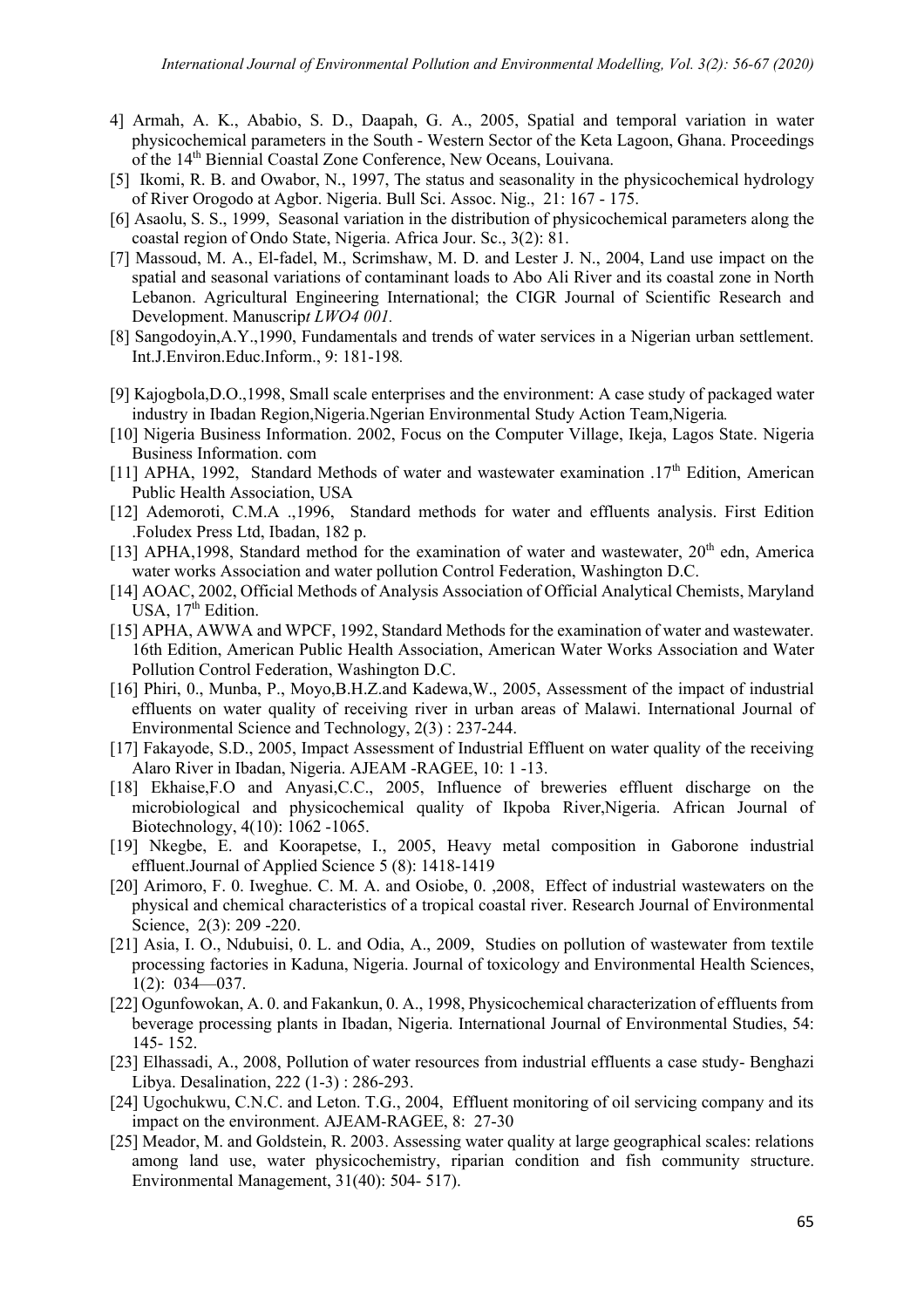- [26] Akan, J. C., Moses, F. A., 0ghughua, V. 0. and Abah, J., 2007, Assessment of tannery industries effluents from Kano Metropolis, Kano State, Nigeria. Journal of Applied Sciences, 7(19): 2788- 2793.
- [27] World Health Organisation, 2006, Guidelines for drinking water quality. First Addendaunt to  $3<sup>rd</sup>$ Ed. Recommendations. WHO, 221-427
- [28] Watershed Protection Plan Guide, 2004, Description of commonly consideredwater quality constituents Appendix B.
- [29] Ali, M. U., 2004, Toxicological effects of industrial effluents dumped in River Kabul on Mahaseer Lorputitiora at Aman Garh industrial area, Nowshera, Pehsawar, Pakistan. Pakistan Research Repository, published by Higher Education Commission, Pakistan. 340p
- [30] World Health Organisation, 2002, Water pollutants: Biological agents, dissolved chemicals, nondissolved chemicals sediments, heat. WHO CEHA,2002. Amman, Jordan
- [31] Bamgbose, O., Arowolo, T A and Odukoya, O., 2001, Comparison of drinking water quality in Abeokuta township with WHO standards. Water Resources, 12:37-44
- [32] Stamatis, G., 1999, The chemical compostion of the surface system of Peneos River, Thessaly/Central Greece. Environmental Geology, 38(2): 126-140.
- [33] Selesnev, V.A and Selesnev A.V., 1999, Evaluation of impact of wastewaters from Tolyatti on water quality in the Saratov Reservoir .Water Resources, 26 (3): 316-320.
- [34] Riv'er, I.K. and Litvinov, A.S., 1997, A study of regions subject to increase environmental danger, in reservioirs of the Upper Volga. Water Resources , 24 (5): 546-555
- [35] Boyd, C. E. and Munsiri, P., 1996, Phosphorus adsorption capacity and availability of added phosphorus in soil from aquaculture areas in Thailand. J. Anim. Sci., 57:396-401.
- [36]EEA.2004, EEA Indicator Fact Sheet: nitrogen and phosporous in rivers.http://themes.eea.eu.int/specific\_media/water/indicators/WEU02%2c2004 .01/index\_html.
- [37] Jaji, O., Bamgbose, O., Odukoya, O.O and Arowolo, T.A.,2007, Water quality assessment of Ogun River, South West, Nigeria.Environmental Monitoring and Assessment, 133: 473-482
- [38] Papafilippaki, A. K.,Kotti, M. E. and Starronlakis, G. 0., 2008, Seasonal variations in dissolved heavy metals in the Keritis River, Chania. Greece. Global NEST Journal 10(3) : 320 -325.
- [39] Gasparon, M. and Burgess, J.S., 2000, Human impacts in Antarctica: trace elements geochemistry of freshwater lakes in the Larsemann Hill, East Antarctica. Environmental Geology, 39(9): 963- 976
- [40] Odiete, W.O., 1999, Environmental Physiology of Animals and Pollution. First Edition Diversified Resources Ltd. 261p.
- [41]Ntengwe, F.W., 2006, Pollutants load and water quality in stream of heavily populated and industrialized towns. Journal of Physcis and Chemistry of the Earth, Parts nA/B/C, 31 (15-16): 832- 839.
- [42] Obasohan, E. E., 2007, Heavy metals concentrations in the ottal, gill, muscle and liver of a freshwater mudfish (Parachanna, obscura) from Ogba River, Benin City, Nigeria. African Journal of Biotechnology, 6(22): 2620-2627.
- [43] Ali, N.,Oniye, S. T., Balarabe. M. L., Auta, J., 2005, Concentration of Fe, Cu, Cr, Zn and Pb in Makere — Drain. Kaduna, Nigeria. Chemclass Journal, 2: 69- 73.
- [44] Dike, N.I. Ezealor, A, U and Oniye. I.S., 2004, Concentration of Pb. Cu, Fe and Cd during the dry season in River Jakara, Kano, Nigeria. Chem class Journal, 2(4): 78-81.
- [45] Ogundiran,0.0. and Afolabi, T. A., 2008, Assessment of physicochemical parameters and heavy metals toxicity of leachates from municipal solid waste open dumpsite International Journal of Environmental Science and Technology, 5 (2): 243-250
- [46] Iwashita, M. and Shimamura, T., 2003, Long-term variation in dissolved trace element in the Sagami River and its tributaries (upstream area) Japan. The Science of the Total Environments , 31: 167-179.
- [47] Neal, A. Williams R.J, Neal, M. Bhardwaj, L.C, Wickham, H, Harrow, M and Hill
- L.K.,2000, The water quality of the River Thames at a rural site downstream of Oxford. Sci. Total Enviornment , 552: 441-457.
- [48] Chen, U. and Chen, M., 2001, Heavy metal concentration in nine species of fishes caught in coastal waters of Ann-ping SW, Taiwan. Journal of Food and Drug Analysis, 9 (2): 107-114.